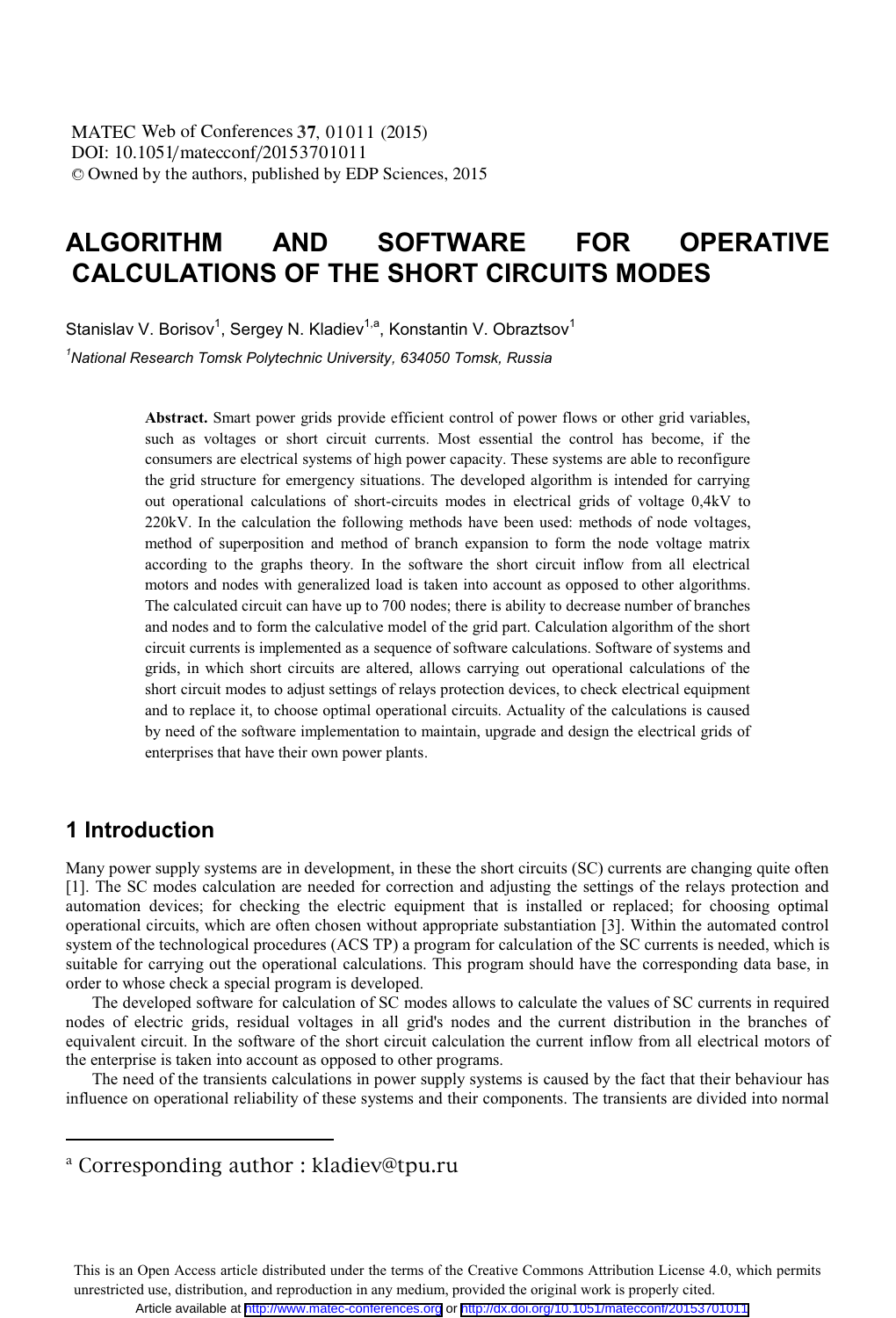#### MATEC Web of Conferences

and abnormal (emergency). As normal can be considered the transients caused by impact load, which cause the voltage fluctuations, as well as by starting electric motors, which influence the operation stability of other already functioning electric motors, which can lead to an emergency and stop of manufacturing. As abnormal transients can be considered operation modes of the short circuit and self-starting of electric motors after power supply failures and power-downs of various duration.

By controlling the transients the emergency stop of manufacturing procedure caused by non-starting of electric motors can be prevented. To realize it a protection selectivity map is composed taking into account automatic starting of electric motors. The settings of the maximum current and minimum voltage protections and starting time in automatic mode have to be calculated taking into account the transients. It prevents false triggering of protections in control stations, which cause disabling the automatic starting.

The transients behavior in power supply systems is influenced as well by: grid configuration; operative connection circuit of the whole district; characteristics of the electric motors and the machinery driven by them; remoteness of the load nodes from power supply (PS); automatic equipment, which controls the induction motors (IM) and synchronous motors (SM), substations and in grids of voltage 0.4 ÷ 35 kV. Therefore «improving» of the transients' behavior, i.e. reducing their influence to operation modes of the power supply system can be carried out by means of:

• changing the circuit of power supply, which was chosen with no account of the transients behavior (in design, expansion and modernization phases of life-cycle);

• choosing optimal operative circuit, settings of the automatic and relay protection devices; improvement of these devices in any time.

And to make the planned actions and recommendations more reliable the accurate and valid computing methods of the transients should be used [6].

For further development of the ACS TP for its mathematical support (MS) a data base needs to be implemented, in which technical and operation parameters of all electric motors, driven machinery and the relay protection and automatic control devices in normal and emergency modes. Another component of MS is software for calculation of steady-state and transient modes to realize operative and perspective calculations. One of components of this MS is the proposed software.

### **2 Problem statement**

The software should be able to take into account the short current inflow from all electrical motors of the enterprise, the operative changes in circuit of the power supply and to calculate the residual voltages in nodes and the currents in branches of the circuit.

Problem definition. Before calculating the SC modes a data base should be generated: an «array» of branch parameters is proposed to be generated, which contains initial data of power lines, transformers, system, electric motors, generators, reactors and generalized load nodes (an example of such «array» is shown in table 1).

In table 1 there are following symbols: *EPSS* is Electric Power Supply System;

*OHPL* is Overhead Power Line;

*T* is Power Transformer;

*BSB* is Bus Section Breaker;

*PCL* is Power Cable Line;

*GLN* is Generalized Load Node.

By the software should be calculated: the total short current for a given node, residual voltages in all nodes of the system, currents in all components of the circuit. Intermediate calculations can be fulfilled in absolute or relative units.

The used algorithm needs to form a matrix of node impedances (or matrix of short currents) and to calculate two modes: a normal and a purely «emergency» (additional), which are superimposed on each other. To solve the task a model is used that is based on a system of linear equations in matrix form. These equations can be considered as linear only for specific time instant of the transient.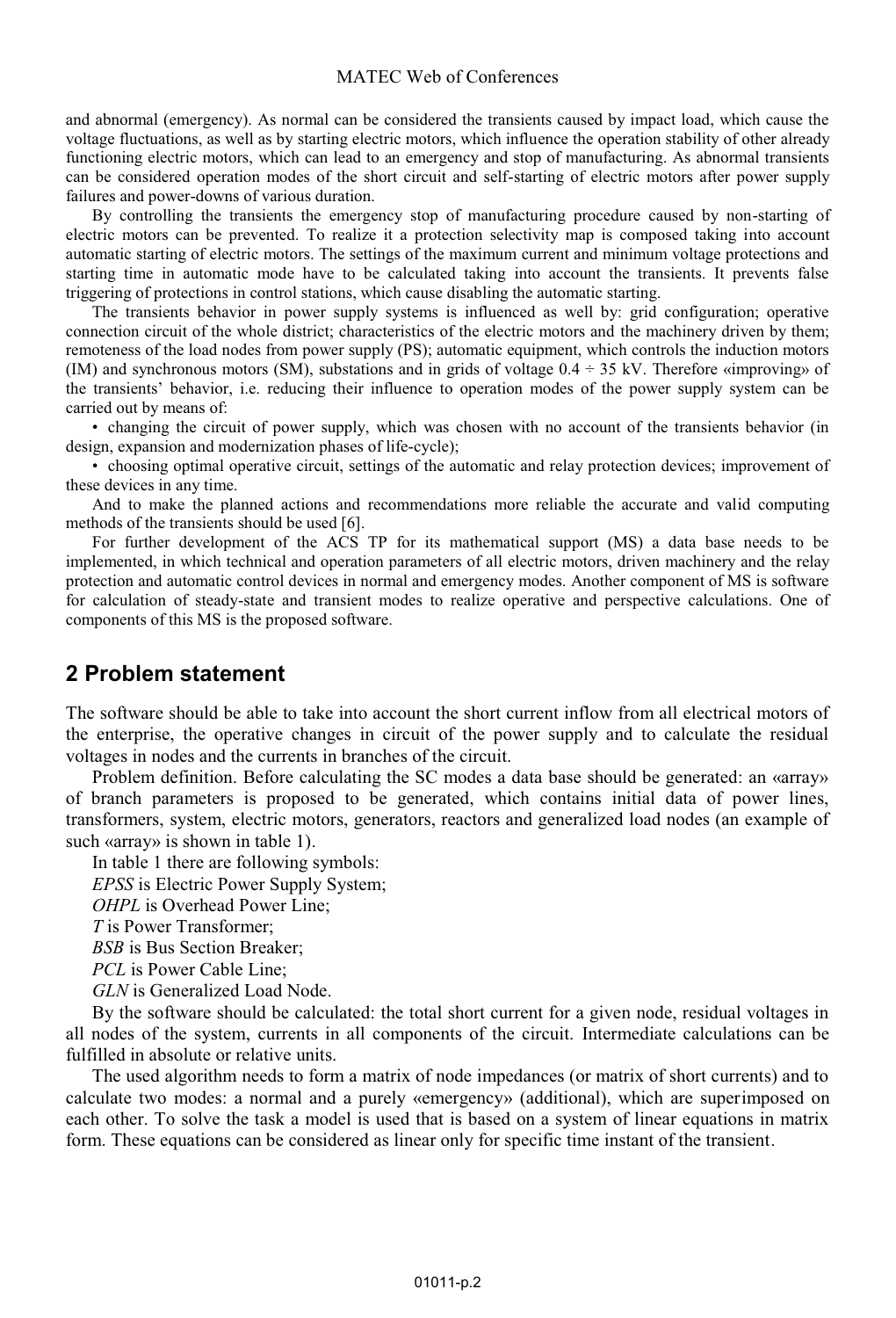| Desig-<br>nation | Branch parameters array |                |                |              |                                         |                                   |                       |     |                                   |         |  |
|------------------|-------------------------|----------------|----------------|--------------|-----------------------------------------|-----------------------------------|-----------------------|-----|-----------------------------------|---------|--|
|                  | Begin                   | End            | Code           | <b>KPR</b>   | $\mathsf{A}$                            | B                                 | C                     | D   | E                                 | U, [kV] |  |
| <b>EPSS</b>      | $\Omega$                | 1              | $\mathbf{3}$   | $\mathbf{1}$ | $X_c = 5.54$<br>[Ohm]                   | $R_C = 1.5$                       | 0.1                   | 0.0 | 115[kV]                           | 115     |  |
| OHPL             | $\mathbf{1}$            | $\mathbf{3}$   | $\mathbf{3}$   | $\mathbf{1}$ | $X_0 = 0.413$<br>[Ohm/km]               | $R_0 = 0.159$<br>[Ohm/km]         | $l_{13} = 59$<br>[km] | 0.0 | 0.0                               | 115     |  |
| T                | 5                       | $\overline{7}$ | $\overline{4}$ | 1            | $U_{\rm sc}$ =10.5<br>$\lceil\% \rceil$ | $\Delta P_{SC}$ =0.01<br>$2$ [MW] | $S_{r} = 25$<br>[MW]  | 1.0 | 115 $[kV]$                        | 10.5    |  |
| <b>BSB</b>       | 6                       | 7              | $\mathbf{3}$   | $\Omega$     | $X=0$<br>[Ohm]                          | $R=0.001$<br>[Ohm]                | 1.0                   | 0.0 | 0.0                               | 10.5    |  |
| <b>PCL</b>       | 7                       | 9              | $\mathbf{3}$   | 1            | $X_0 = 0.0263$<br>[Ohm/km]              | $R_0 = 0.0068$<br>[Ohm/km]        | $l_{13}=1.5$<br>[km]  | 0.0 | 0.0                               | 10.5    |  |
| <b>GLN</b>       | $\theta$                | 14             | $\mathbf{1}$   | 1            | $X^* = 0.35$<br>$[7]$                   | $R^* = 0.0$ [7]                   | 0.8<br>[MVA]          | 0.0 | $E^* = 0.85$<br>$\lceil 7 \rceil$ | 0.4     |  |

**Table 1.** System parameters

# **3 Methods of solution and algorithm**

The algorithm of operative calculations of the SC modes is based on method of node voltages and superposition method [4], for which realization the electromotive force (EMF) of the power supplies: infinite power supply, synchronous generators (*SG*), *SM*s, synchronous adaptive compensators (*SAC*), *IM*s and generalized load nodes (*GLN*) in specific time instant of the transient should be determined. Then the short current and currents in branches and voltages in given nodes of selected district should be calculated.

The algorithm can be divided into following steps [2]:

1. In first step impedances of all switched-on components of the circuit are calculated, which are reduced to basic conditions in relative or absolute units (it is determined by *K*1 factor). The impedances are calculated by means of subprogram *ZRX* (the data form for the subprogram is shown in table 1).

2. At initial time instant of the transient the power supplies are replaced by subtransient impedances and EMFs. EMF of *i*-th PS for *j*-th time instant is computed in terms of Eq. 1 [5]:

$$
E_{*_{ij}} = \sqrt{\left(U_{*_{i(j-1)}} + m_i \cdot k_{3i} \cdot \sin \varphi_{i(j-1)} \cdot X_{*_{ij}}\right)^2 + \left(k_{3i} \cdot X_{*_{ij}} \cdot \cos \varphi_{i(j-1)}\right)^2},\tag{1}
$$

where  $U_{\ast i(j-1)}$  is voltage across terminals of *i*-th PS at beginning of *j*-th calculative interval. If it cannot be calculated or it is not given, then  $U_{*_{i(j-1)}} = 1$  in per unit;  $m_i$  is indicator of *i*-th PS ( $m_i = 1$ )

for SM,  $m_i = -1$  for IM);  $k_{si}$  is duty factor of *i*-th PS, if it is not given, then  $k_{si} = 1$ .

For subtransient mode  $(j=1)$   $X_{i1} = X_i''$ . If  $\sin \varphi_{i(j-1)}$  and  $\cos \varphi_{i(j-1)}$  are not given, then  $\sin \varphi_{i(j-1)} = \sin \varphi_{RATi}$ ,  $\cos \varphi_{i(j-1)} = \cos \varphi_{RATi}$ . For system of infinite power  $E_{*\tilde{N}} = 1$  for any time instant. If the calculation is carried out in absolute units, then all EMFs are reduced to basic value (in subprogram *ZRX*):

 $E_{ii} = U_{base} \cdot E_{*ii}$ . Pre-calculated values of EMF are input into branch parameter array.

3. In subprogram *СВМR* the branches are sorted and the nodes are renumbered is such a way that any branch has a common node with at least one previous branch. And as first the branches with EMF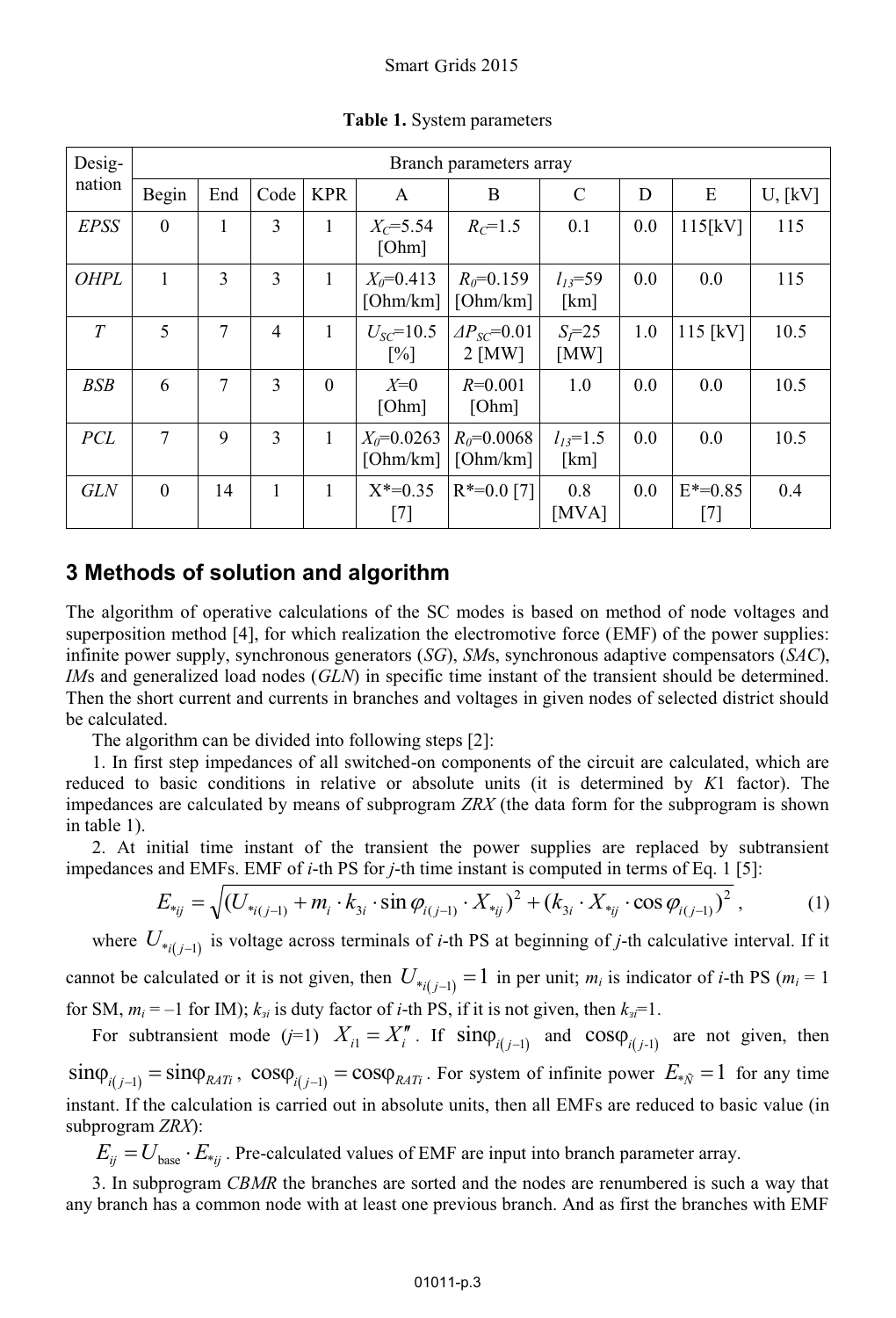are selected. In the simulation model of the district only the switched-in components (*KРR*=1) are considered.

4. For initial instant (subtransient mode) of SC  $(j=1)$  the reference currents in circuits nodes are determined in terms of:

$$
\dot{I}_{\delta nj} = \dot{E}_{nj} / \dot{Z}_{i\,nj} \,, \tag{2}
$$

where *n* is number of the circuit node, which corresponds to end of a branch with EMF;  $Z_{i_{ni}}$  is

impedance of a branch with EMF, i.e. of the branch, starting from «neutral». For all other nodes  $I_{\delta m} = 0$ .

5. A matrix of node SC impedances ( $Z_{\text{sci}}$ ) is generated by means of subprogram *CZMATR*, in which the branch expanding method is used [10], and as basic node the node with number «zero» (or «zero node») is accepted.

The method essence is that the initial matrix of generalized parameters of the grid  $Z_{\text{sc}}=Z$  is resulted from expanding the grid and eliminating loops after their appearance.

As initial branch the branch that touches the basic node  $n(0)$  is selected. And the matrix of node impedances  $Z^{(1)}$  for sub-grid, which contains only one branch, has dimension ( $1\times1$ ) and its component is equal to impedance of this branch. Then to initial branch are connected new branches successively one by one, and so the grid is expanding. When new branch is connected, the sub-grid circuit is changed, as well as the dimension of matrix  $Z^{(l)}$  and values of its components.

If the connected branch has new node in the sub-grid, then the node impedances matrix  $Z^{(l-1)}$ increments its dimension and requires to form components of new line and column. Matrix  $Z^{(l-1)}$  is converted into matrix *Z*(*l*) .

If the connected branch has new loop in sub-grid, then the node impedances matrix  $Z^{(l-1)}$  does not change its dimension and all its components are recalculated according to certain formula. Matrix  $Z^{(l-1)}$ is converted into matrix  $Z^{(l)}$ .

The grid expansion can be carried out by using method of tree selection and addition in electrical grid. When connecting to node *b* of the sub-grid the tree branch *ab* with impedance *zab*, the node impedances matrix  $Z^{(l)}$  is converted into matrix  $Z^{(l)}$  in the following way:

$$
Z^{(l)} = \begin{bmatrix} Z^{(l-1)} & Z_a^{(l-1)} \\ Z_{at}^{(l-1)} & Z_{aa}^{(l-1)} + z_{ab} \end{bmatrix},
$$
(3)

Where  $Z_a^{(l-1)}$  is a sub-matrix composed from components of column of matrix  $Z_{at}^{(l-1)}$ ;  $Z_{at}^{(l-1)}$  is transposed matrix of  $Z_a^{(l-1)}$ ;  $Z_{aa}^{(l-1)}$  is diagonal component of matrix  $Z_{a}^{(l-1)}$ .

When connecting to basic node  $n(0)$  of the sub-grid the tree branch with impedance  $z_{an}$ , the matrix  $Z^{(l-1)}$  is converted into matrix  $Z^{(l)}$  by simpler method:

$$
Z^{(l)} = \begin{bmatrix} Z^{(l-1)} & 0 \\ 0_{at} & z_{an} \end{bmatrix},\tag{4}
$$

where 0 is a sub-matrix composed from zero components;  $0_{at}$  is transposed matrix from 0.

When connecting the addition branch with impedance  $z_{ab}$  to the grid inter nodes  $a$  and  $b$ , all components of matrix  $Z^{(l-1)}$  are recalculated into components of matrix  $Z^{(l)}$  in terms of:

$$
\dot{Z}_{ij}^{l} = \dot{Z}_{ij}^{(l-1)} - \frac{\left(\dot{Z}_{ia}^{(l-1)} - \dot{Z}_{ib}^{(l-1)}\right)\cdot\left(\dot{Z}_{aj}^{(l-1)} - \dot{Z}_{bj}^{(l-1)}\right)}{\dot{Z}_{aa}^{(l-1)} + \dot{Z}_{bb}^{(l-1)} - \dot{Z}_{ab}^{(l-1)} - \dot{Z}_{ba}^{(l-1)} + \dot{Z}_{ab}},
$$

where  $\dot{Z}_{ij}^{(l-1)}$ ,  $\dot{Z}_{ia}^{(l-1)}$ ,  $\dot{Z}_{ib}^{(l-1)}$ ,  $\dot{Z}_{aj}^{(l-1)}$ ,  $\dot{Z}_{bj}^{(l-1)}$ ,  $\dot{Z}_{aa}^{(l-1)}$ ,  $\dot{Z}_{bb}^{(l-1)}$ ,  $\dot{Z}_{ab}^{(l-1)}$ ,  $\dot{Z}_{ba}^{(l-1)}$  are components of the

known matrix  $\dot{Z}^{(l-1)}$ ;  $\dot{Z}_{ij}^{(l)}$  is component of sought-for matrix  $\dot{Z}^{(l)}$ .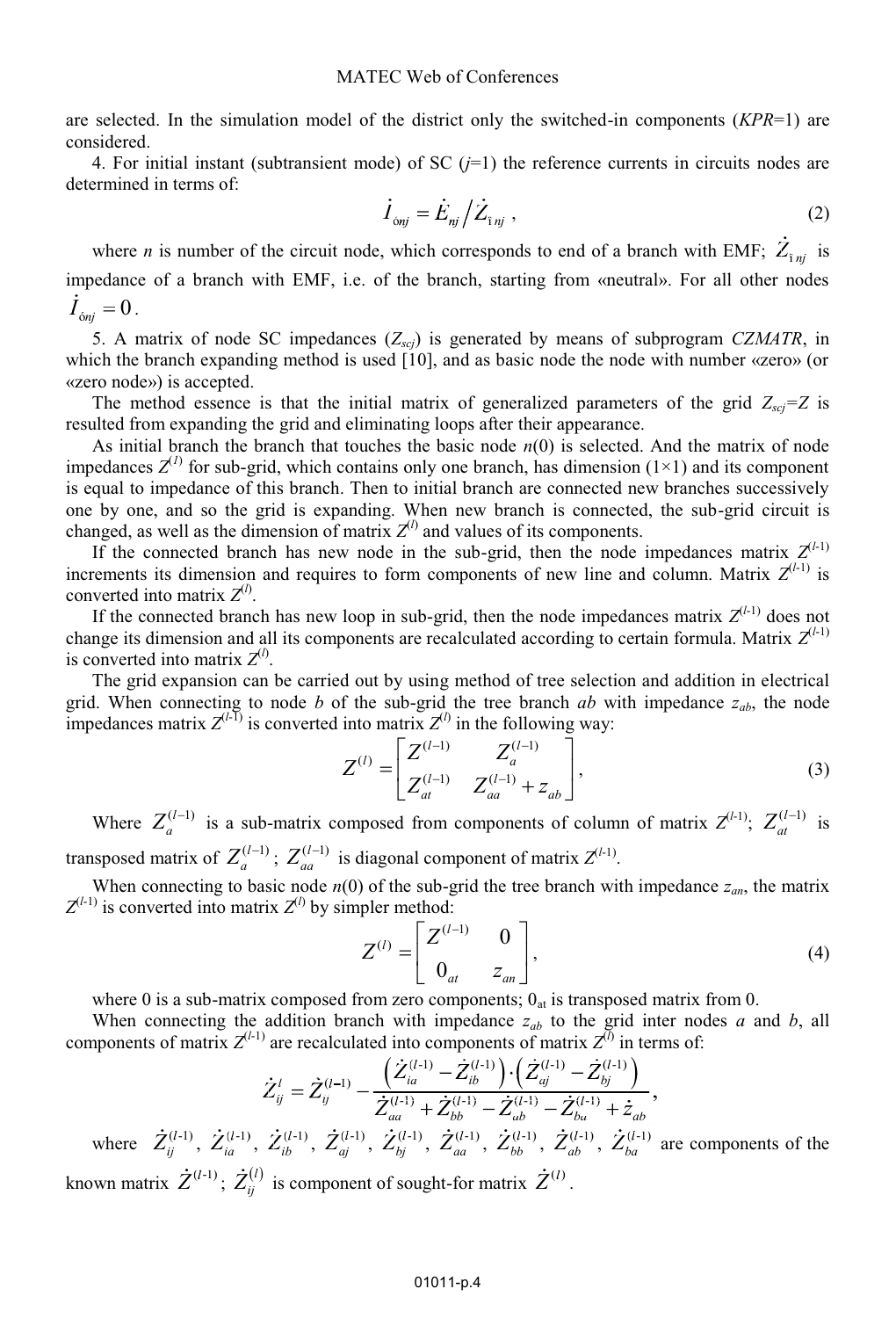When connecting to the sub-grid inter node *a* and basic node *n* of addition branch with impedance  $z_{ab}$ , all components of  $Z^{(l-1)}$  are recalculated into components of matrix  $Z^{(l)}$  in terms of simpler formula:

$$
\dot{Z}_{ij}^{(l)} = \dot{Z}_{ij}^{(l-1)} - \frac{\dot{Z}_{ia}^{(l-1)} \cdot \dot{Z}_{aj}^{(l-1)}}{\dot{Z}_{aa}^{(l-1)} + \dot{z}_{an}}
$$
(6)

After finishing the grid expanding the obtained matrix  $Z^{(m)}$  will be equal to sought-for matrix  $Z$  of generalized parameters of full grid.

6. Voltages in «load» mode that precedes the SC mode are calculated using node voltages method:

$$
\dot{U}_{\text{InitCond}j} = \dot{Z}_{\text{SC}j} \cdot \dot{I}_{\text{REF}j},\tag{7}
$$

where  $\dot{Z}_{SCj}$  is a matrix obtained in item 5 for *j*-th time instant;  $\dot{I}_{REFj}$  is the reference currents vector, whose components are calculated in item 4.

Each of components of the vector-column  $\dot{U}_{\text{InitCond}}$  is determined by:

$$
\dot{U}_{\text{InitCondij}} = \sum_{n=1}^{N} \left( \dot{Z}_{inj} \cdot \dot{I}_{\text{REFnj}} \right),\tag{8}
$$

where  $Z_{ini}$  are impedances, which are components of *i*-the line of matrix  $Z_{SC}$ ; *N* is number of nodes in the converted circuit, excluding the basic node (0).

7. For a given point the total SC current is calculated in terms of formula:

$$
\dot{I}_{\Sigma kj} = \dot{U}_{\text{InitCond}} / \dot{Z}_{\text{CC}j} \,,\tag{9}
$$

where *k* is number of point of SC, which coincides with number of matrix line  $\dot{Z}_{SC}$ ;  $\dot{Z}_{CC}$ diagonal component of matrix  $Z_{SC}$ .

8. Residual voltages in the circuit nodes in SC mode are determined based on superposition of «load» mode on purely «emergency» (additional) mode:

$$
\dot{U}_{\text{Reskny}} = \dot{U}_{\text{InitConday}} - \dot{U}_{\text{Addkny}} = \dot{U}_{\text{Init Conday}} - \dot{I}_{kj} \cdot \dot{Z}_{nkj},\tag{10}
$$

where  $\dot{U}_{\text{Reskni}}$  is voltage in *n*-th node, when SC is located in *k*, which is the node in «emergency»

(additional) mode;  $\overline{Z}_{nkj}$  are impedances from *n*-the column and *k*-the line of matrix  $\overline{Z}_{SCj}$ .

9. For each SC point the distribution of SC current into branches of the circuit is fulfilled:

• for branch without EMF:

$$
\dot{I}_{knij} = \left(\dot{U}_{\text{Resknj}} - \dot{U}_{1kij}\right) / \dot{Z}_{nij} ; \qquad (11)
$$

• for branch with PS:

$$
\dot{I}_{kij} = \left(\dot{E}_{ij} - \dot{U}_{i\,kij}\right) / \dot{Z}_{i\,ij} \ . \tag{12}
$$

In the software of operative calculation of SC currents all the formulae are realized. For other time instants of SC: *j*=2(transient mode), *j*=3 (steady – state mode of SC), items 1…9 are repeated.

The described algorithm is realized as software of operative calculations of the SC modes. The calculations of currents for three-phase SC for power supply circuit of Sublimation plant of JSC Siberian Chemical Plant. A part of the parameter array of the branches is shown in table 1 and the corresponding circuit is shown in Fig. 1.

Each branch of the circuit corresponds to one line of table 1.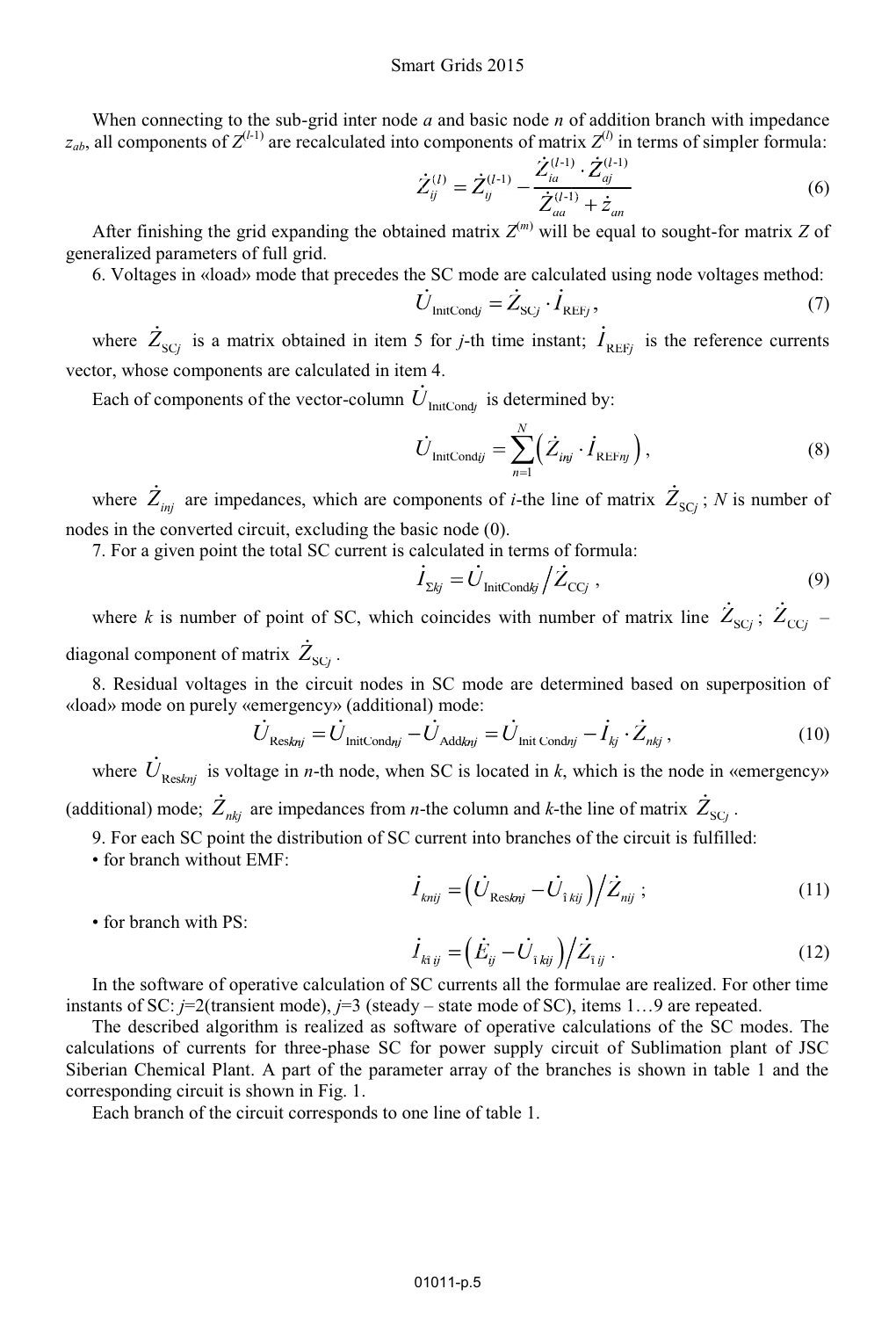

**Figure 1**. Equivalent circuit of power supply of part of sublimation plant

In Fig. 1 there are following symbols: *MPDS* is Main Power Distribution Station; *bs* is bus bar section; *CPDS* is Central Power Distribution Station; *TS* is Transformer Station; *BSB* is Bus Section Breaker.

| Point of SC $\text{Ne } 12$ , $I_{\text{SC}} = 9,585 \text{kA}$ |       |         |                  |  |  |  |  |  |
|-----------------------------------------------------------------|-------|---------|------------------|--|--|--|--|--|
| (Beginning-end of branch) Current in branch [kA]                |       | N∘ node | $U_{RES}$ , [kV] |  |  |  |  |  |
| $0 - 1$                                                         | 9.477 |         | 3.147            |  |  |  |  |  |
| $12 - 14$                                                       | 0.596 |         | 9.333            |  |  |  |  |  |

**Table 2.** Results of calculation for one point of SC

## **4 Conclusion**

The software allows to take into account the short circuit inflow from all electrical motors, consider changes in the circuit and calculate residual voltages in nodes and currents in branches of the circuit, which corresponds to requirements of maintenance and tuning of the power supply system [11].

Using the software the rapid analysis of starting and self-starting modes of electric motors can be carried out in order to determine real self-starting (starting) factors, which are part of formula for calculation of operating current of maximum current protection [8, 9], and to determine the mounting point of controlled shunt reactors and other voltage regulation means.